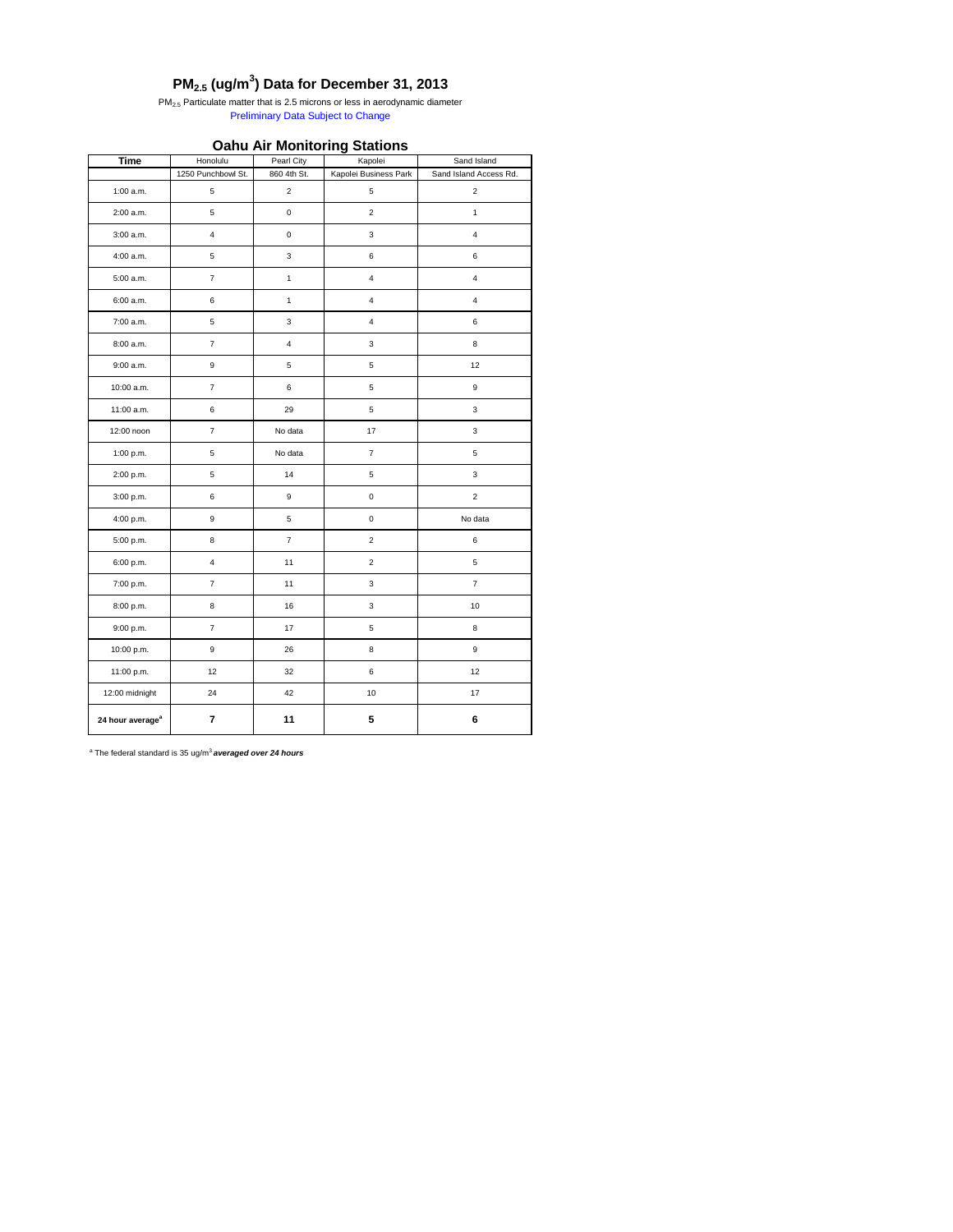|                              |                         |                  | ັ                         |                         |
|------------------------------|-------------------------|------------------|---------------------------|-------------------------|
| <b>Time</b>                  | Honolulu                | Pearl City       | Kapolei                   | Sand Island             |
|                              | 1250 Punchbowl St.      | 860 4th St.      | Kapolei Business Park     | Sand Island Access Rd.  |
| $1:00$ a.m.                  | 28                      | 183              | 15                        | 26                      |
| 2:00 a.m.                    | 44                      | $18$             | 92                        | 40                      |
| 3:00 a.m.                    | 15                      | $\boldsymbol{7}$ | 27                        | 25                      |
| 4:00 a.m.                    | 14                      | $\,6$            | $\,8\,$                   | $16\,$                  |
| 5:00 a.m.                    | $10$                    | $\,6\,$          | $\,6\,$                   | $10$                    |
| 6:00 a.m.                    | $\,6\,$                 | $\bf8$           | $-2$                      | $10\,$                  |
| 7:00 a.m.                    | $\overline{\mathbf{4}}$ | $\,6$            | $\mathbf{1}$              | $\boldsymbol{9}$        |
| 8:00 a.m.                    | 5                       | 8                | $\boldsymbol{7}$          | $\bf 8$                 |
| 9:00 a.m.                    | $10$                    | $\boldsymbol{9}$ | $\pmb{4}$                 | $\bf8$                  |
| 10:00 a.m.                   | $10$                    | $\boldsymbol{9}$ | $\ensuremath{\mathsf{3}}$ | $\overline{7}$          |
| 11:00 a.m.                   | 15                      | 11               | $\,6\,$                   | $\boldsymbol{9}$        |
| 12:00 noon                   | 15                      | 11               | $\ensuremath{\mathsf{3}}$ | $\bf 8$                 |
| 1:00 p.m.                    | 10                      | $\,6$            | $\mathbf{1}$              | $\mathsf 3$             |
| 2:00 p.m.                    | $\overline{7}$          | $\sqrt{2}$       | $\mathbf{1}$              | $\overline{\mathbf{4}}$ |
| 3:00 p.m.                    | $10$                    | $\mathbf 5$      | $\ensuremath{\mathsf{3}}$ | $\boldsymbol{9}$        |
| 4:00 p.m.                    | 8                       | $\bf8$           | $\,6\,$                   | $\boldsymbol{9}$        |
| 5:00 p.m.                    | 5                       | $\bf8$           | $\ensuremath{\mathsf{3}}$ | $\bf 8$                 |
| 6:00 p.m.                    | $\boldsymbol{9}$        | $\bf8$           | $\mathbf{1}$              | $\,8\,$                 |
| 7:00 p.m.                    | 12                      | $10\,$           | $\boldsymbol{2}$          | $\boldsymbol{7}$        |
| 8:00 p.m.                    | $10\,$                  | 11               | $\ensuremath{\mathsf{3}}$ | $11$                    |
| 9:00 p.m.                    | 9                       | $\boldsymbol{9}$ | $\,$ 5 $\,$               | 12                      |
| 10:00 p.m.                   | $\boldsymbol{9}$        | $\bf 8$          | $\ensuremath{\mathsf{3}}$ | $\boldsymbol{9}$        |
| 11:00 p.m.                   | 11                      | 8                | $\mathsf 3$               | $10$                    |
| 12:00 midnight               | $15\,$                  | $\bf 8$          | $\mathbf{3}$              | 15                      |
| 24 hour average <sup>a</sup> | 12                      | 16               | $\boldsymbol{9}$          | 12                      |

 $PM_{2.5}$  Particulate matter that is 2.5 microns or less in aerodynamic diameter Preliminary Data Subject to Change

# **PM2.5 (ug/m<sup>3</sup> ) Data for January 1, 2014**

## **Oahu Air Monitoring Stations**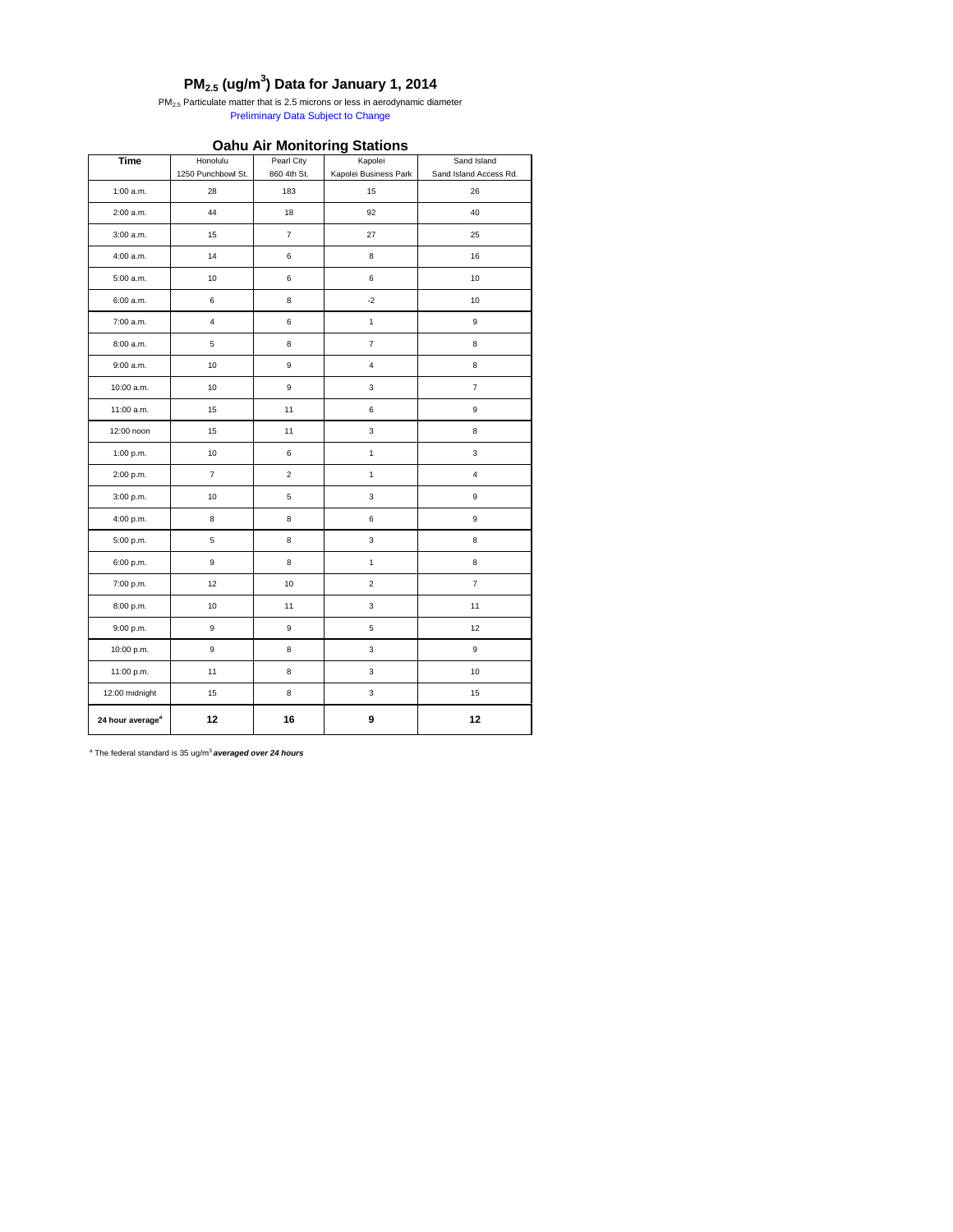| Time                         | Hilo            | Kona           | $\bf{v}$<br>Mt. View | Pahala            | Ocean View           | Waikoloa       | Kihei             | Paia                    | Niumalu           |
|------------------------------|-----------------|----------------|----------------------|-------------------|----------------------|----------------|-------------------|-------------------------|-------------------|
|                              | Waianuenue Ave. | Konawaena H.S. | Volcano Road         | Kau/Pahala School | Ocean View Fire Sta. |                | Hale Piilani Park |                         | 2342 Hulemalu Rd. |
| 1:00 a.m.                    | $\overline{2}$  | 12             | $-3$                 | $\,6\,$           | 22                   | $-1$           | 10                | 8                       | $\mathbf{1}$      |
| 2:00 a.m.                    | $\overline{4}$  | 10             | $-3$                 | $\overline{4}$    | 18                   | $\mathbf{1}$   | $\overline{7}$    | $\mathbf{1}$            | $\overline{4}$    |
| 3:00 a.m.                    | $\overline{2}$  | 10             | $\mathbf{3}$         | $\bf8$            | 17                   | $-2$           | 8                 | $-5$                    | $\overline{4}$    |
| 4:00 a.m.                    | $\mathbf{3}$    | 12             | $\boldsymbol{9}$     | 12                | 12                   | $-2$           | $\overline{4}$    | $-3$                    | $\overline{2}$    |
| 5:00 a.m.                    | $5\phantom{.0}$ | 13             | $\,6\,$              | 11                | 12                   | $\mathbf 0$    | $-3$              | $-1$                    | $\mathbf{3}$      |
| 6:00 a.m.                    | $\overline{4}$  | 13             | $\mathbf 0$          | 13                | 11                   | $\mathbf{2}$   | $-3$              | $\mathbf{1}$            | $\overline{2}$    |
| 7:00 a.m.                    | $\,$ 6 $\,$     | 12             | $\textnormal{-}2$    | 11                | 12                   | $\overline{4}$ | $-1$              | $\mathbf{1}$            | $\mathbf{1}$      |
| 8:00 a.m.                    | $\overline{7}$  | 12             | $\mathbf 0$          | $\boldsymbol{9}$  | 12                   | $\overline{4}$ | $\mathbf{1}$      | $-5$                    | $\mathbf{3}$      |
| 9:00 a.m.                    | $6\phantom{.}6$ | 14             | $\mathbf 0$          | $\boldsymbol{9}$  | $\bf8$               | $\mathbf{1}$   | $\overline{2}$    | $-6$                    | $\mathbf 0$       |
| 10:00 a.m.                   | $5\phantom{.0}$ | 14             | $\mathbf 0$          | $\overline{5}$    | $\boldsymbol{9}$     | $-1$           | $5\phantom{.0}$   | $\pmb{0}$               | $\mathbf{1}$      |
| 11:00 a.m.                   | $\overline{4}$  | 18             | $-1$                 | $\overline{4}$    | 19                   | $-1$           | $\overline{7}$    | $\overline{4}$          | $\,6\,$           |
| 12:00 noon                   | $\overline{4}$  | 11             | $-1$                 | $\mathbf{3}$      | 19                   | $\sqrt{5}$     | 6                 | $\mathbf 3$             | $\,6\,$           |
| 1:00 p.m.                    | $\,$ 6 $\,$     | 11             | $\overline{2}$       | $\mathbf{1}$      | 16                   | $10$           | $\overline{7}$    | $-1$                    | $\mathbf{3}$      |
| 2:00 p.m.                    | $\overline{7}$  | 12             | $\mathbf{3}$         | $\mathbf{3}$      | 20                   | 11             | $5\phantom{.0}$   | $-2$                    | $2\overline{ }$   |
| 3:00 p.m.                    | $\overline{2}$  | 16             | $\mathbf{3}$         | $\overline{4}$    | 16                   | 8              | $\overline{4}$    | $\overline{2}$          | $\sqrt{5}$        |
| 4:00 p.m.                    | $\mathbf 0$     | $10$           | $\mathbf 0$          | $\mathbf{3}$      | 17                   | 10             | $\mathbf{3}$      | $\,6\,$                 | $5\phantom{.0}$   |
| 5:00 p.m.                    | $\overline{2}$  | 11             | $\overline{1}$       | $\mathbf{3}$      | 28                   | 14             | $-1$              | 6                       | $\overline{4}$    |
| 6:00 p.m.                    | $\overline{4}$  | 11             | $\overline{2}$       | $\mathbf{3}$      | 15                   | 17             | $\overline{4}$    | 6                       | 4                 |
| 7:00 p.m.                    | $\overline{5}$  | 9              | $\mathbf{3}$         | 58                | 18                   | 13             | 8                 | 9                       | 8                 |
| 8:00 p.m.                    | $\,6\,$         | $20\,$         | $\,6\,$              | $\sqrt{2}$        | 18                   | 17             | $6\overline{6}$   | 11                      | $13$              |
| 9:00 p.m.                    | 10              | 21             | 26                   | $\overline{4}$    | 22                   | 22             | $6\overline{6}$   | 33                      | 8                 |
| 10:00 p.m.                   | 10              | 21             | 72                   | $\,$ 6 $\,$       | 29                   | 18             | 8                 | 23                      | $\overline{4}$    |
| 11:00 p.m.                   | 13              | 19             | 77                   | 85                | 27                   | 15             | $\overline{4}$    | 27                      | 50                |
| 12:00 midnight               | 10              | 19             | 237                  | 10                | 22                   | 23             | 28                | 8                       | 18                |
| 24 hour average <sup>a</sup> | $5\phantom{.0}$ | 14             | 18                   | 12                | 17                   | 8              | $5\phantom{.0}$   | $\overline{\mathbf{5}}$ | $\overline{7}$    |

# **PM2.5 (ug/m<sup>3</sup> ) Data for December 31, 2013**

 $PM<sub>2.5</sub>$  Particulate matter that is 2.5 microns or less in aerodynamic diameter

Preliminary Data Subject to Change

## **Neighbor Island Air Monitoring Stations**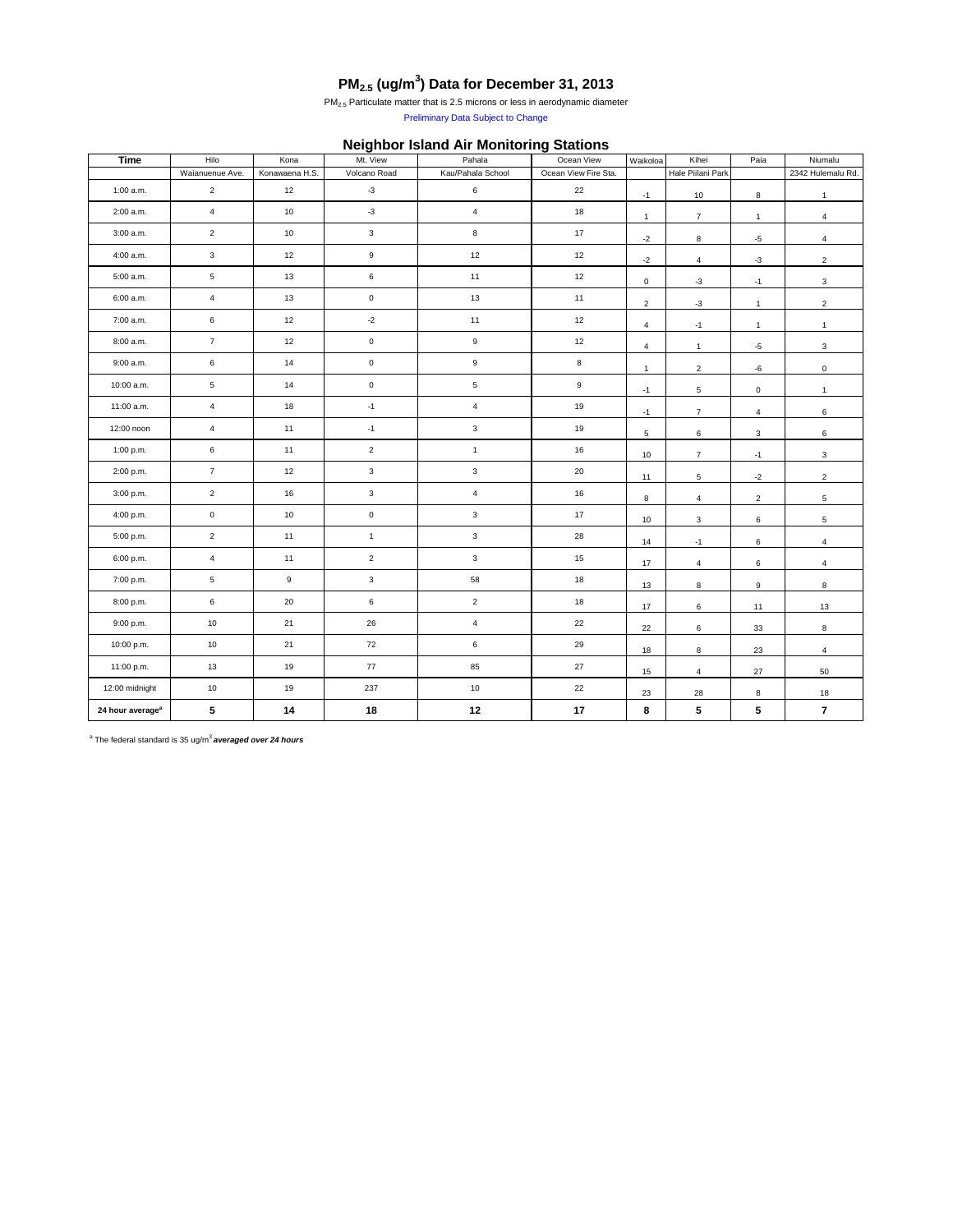| <b>Time</b>                  | Hilo                | Kona           | $\tilde{\phantom{a}}$<br>Mt. View | Pahala              | Ocean View           | Waikoloa       | Kihei             | Paia           | Niumalu           |
|------------------------------|---------------------|----------------|-----------------------------------|---------------------|----------------------|----------------|-------------------|----------------|-------------------|
|                              | Waianuenue Ave.     | Konawaena H.S. | Volcano Road                      | Kau/Pahala School   | Ocean View Fire Sta. |                | Hale Piilani Park |                | 2342 Hulemalu Rd. |
| 1:00 a.m.                    | 47                  | 23             | 193                               | 158                 | 22                   | $20\,$         | $\overline{5}$    | $\overline{4}$ | 17                |
| 2:00 a.m.                    | $\overline{7}$      | 15             | 28                                | $\overline{4}$      | 15                   | 20             | $\overline{7}$    | $\overline{7}$ | $\overline{7}$    |
| 3:00 a.m.                    | $5\phantom{.0}$     | 18             | $\mathbf 0$                       | $\bf 6$             | 19                   | 13             | 8                 | 13             | $\overline{5}$    |
| 4:00 a.m.                    | $\mathbf{3}$        | 18             | $\mathbf 0$                       | 8                   | 10                   | 17             | 9                 | $\,8\,$        | $\overline{2}$    |
| 5:00 a.m.                    | $\overline{2}$      | 24             | $\mathbf{1}$                      | 8                   | 12                   | 16             | $6\phantom{.0}$   | $\overline{5}$ | $\overline{4}$    |
| 6:00 a.m.                    | $\overline{4}$      | 20             | $\overline{4}$                    | 11                  | 12                   | 17             | 6                 | 10             | $\sqrt{5}$        |
| 7:00 a.m.                    | 8                   | $20\,$         | $\mathbf{3}$                      | 10                  | 10                   | 18             | 8                 | 15             | $\mathbf{1}$      |
| 8:00 a.m.                    | 16                  | 22             | $6\phantom{.}6$                   | 17                  | $\overline{7}$       | 16             | 6                 | 12             | $-1$              |
| 9:00 a.m.                    | 16                  | 19             | 11                                | 74                  | $10$                 | 18             | $\overline{7}$    | $\,6\,$        | $\overline{2}$    |
| 10:00 a.m.                   | 15                  | 14             | $\overline{5}$                    | $\bf 8$             | 13                   | 12             | 9                 | $\overline{2}$ | $5\phantom{.0}$   |
| 11:00 a.m.                   | 11                  | 16             | $\overline{4}$                    | $\sqrt{5}$          | 18                   | 11             | $\overline{4}$    | $-3$           | $5\overline{)}$   |
| 12:00 noon                   | $5\overline{)}$     | 19             | $5\phantom{.0}$                   | $\mathbf{3}$        | 22                   | 12             | 16                | 10             | $\overline{7}$    |
| 1:00 p.m.                    | $-2$                | 17             | $\mathbf 0$                       | $\mathbf{3}$        | 22                   | 12             | $-1$              | 12             | $\sqrt{5}$        |
| 2:00 p.m.                    | $-3$                | 15             | $-3$                              | $\overline{4}$      | 18                   | 12             | $-2$              | $\overline{7}$ | $\mathbf{1}$      |
| 3:00 p.m.                    | $\mathsf{O}\xspace$ | 13             | $-1$                              | $\mathbf{1}$        | 13                   | 13             | $\overline{4}$    | 8              | $\mathbf{2}$      |
| 4:00 p.m.                    | $\mathbf{3}$        | 16             | $\overline{2}$                    | $\overline{2}$      | 17                   | 10             | $10$              | 11             | $\overline{4}$    |
| 5:00 p.m.                    | $\overline{4}$      | 16             | $\mathbf{3}$                      | $\sqrt{5}$          | 24                   | 11             | 8                 | $\overline{7}$ | $\,6\,$           |
| 6:00 p.m.                    | $\overline{4}$      | 12             | $\overline{2}$                    | $\mathbf{3}$        | 22                   | 13             | $\overline{7}$    | $\,6\,$        | 7 <sup>7</sup>    |
| 7:00 p.m.                    | $\mathbf{3}$        | 12             | $\mathbf 0$                       | $\overline{7}$      | 24                   | 15             | 18                | $\,$ 5 $\,$    | 6                 |
| 8:00 p.m.                    | $\overline{7}$      | $21$           | $\mathbf 0$                       | $\sqrt{5}$          | 18                   | $\overline{7}$ | 7 <sup>7</sup>    | 12             | $\overline{7}$    |
| 9:00 p.m.                    | 10                  | 19             | $\mathbf 0$                       | $-1$                | 21                   | 7 <sup>7</sup> | $\overline{4}$    | 11             | 8                 |
| 10:00 p.m.                   | 8                   | 18             | $\mathbf 0$                       | $\mathbf 0$         | 14                   | 10             | $\mathbf{1}$      | 25             | 6                 |
| 11:00 p.m.                   | $6\overline{6}$     | $20\,$         | $\overline{2}$                    | $\mathsf{O}\xspace$ | 11                   | 12             | $5\overline{)}$   | $\mathbf{1}$   | $6\overline{6}$   |
| 12:00 midnight               | $\overline{4}$      | No data        | $\overline{5}$                    | $\mathbf 0$         | 10                   | 11             | 15                | 3              | 7 <sup>7</sup>    |
| 24 hour average <sup>a</sup> | 8                   | 18             | 11                                | 14                  | 16                   | 13             | $\overline{7}$    | 8              | 5 <sub>1</sub>    |

Preliminary Data Subject to Change

## **Neighbor Island Air Monitoring Stations**

## **PM2.5 (ug/m<sup>3</sup> ) Data for January 1, 2014**

PM<sub>2.5</sub> Particulate matter that is 2.5 microns or less in aerodynamic diameter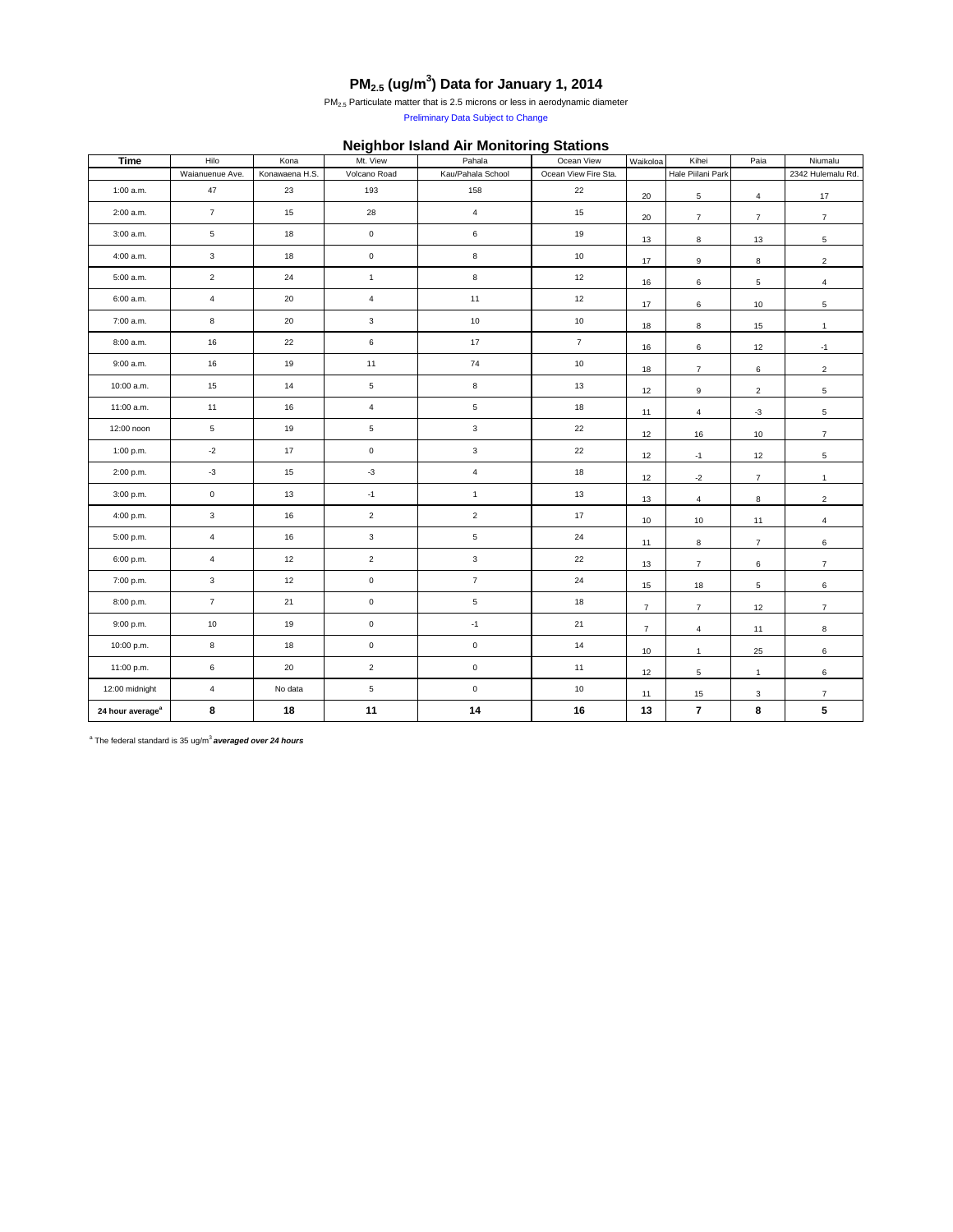#### **1-Hour PM2.5 (ug/m<sup>3</sup> ) Data for December 31, 2013 and January 1, 2014 Oahu**



**There is no state or federal 1-hour standard for PM2.5**

The federal standard for PM $_{2.5}$  is 35 ug/m $^3$  **averaged over 24 hours**.

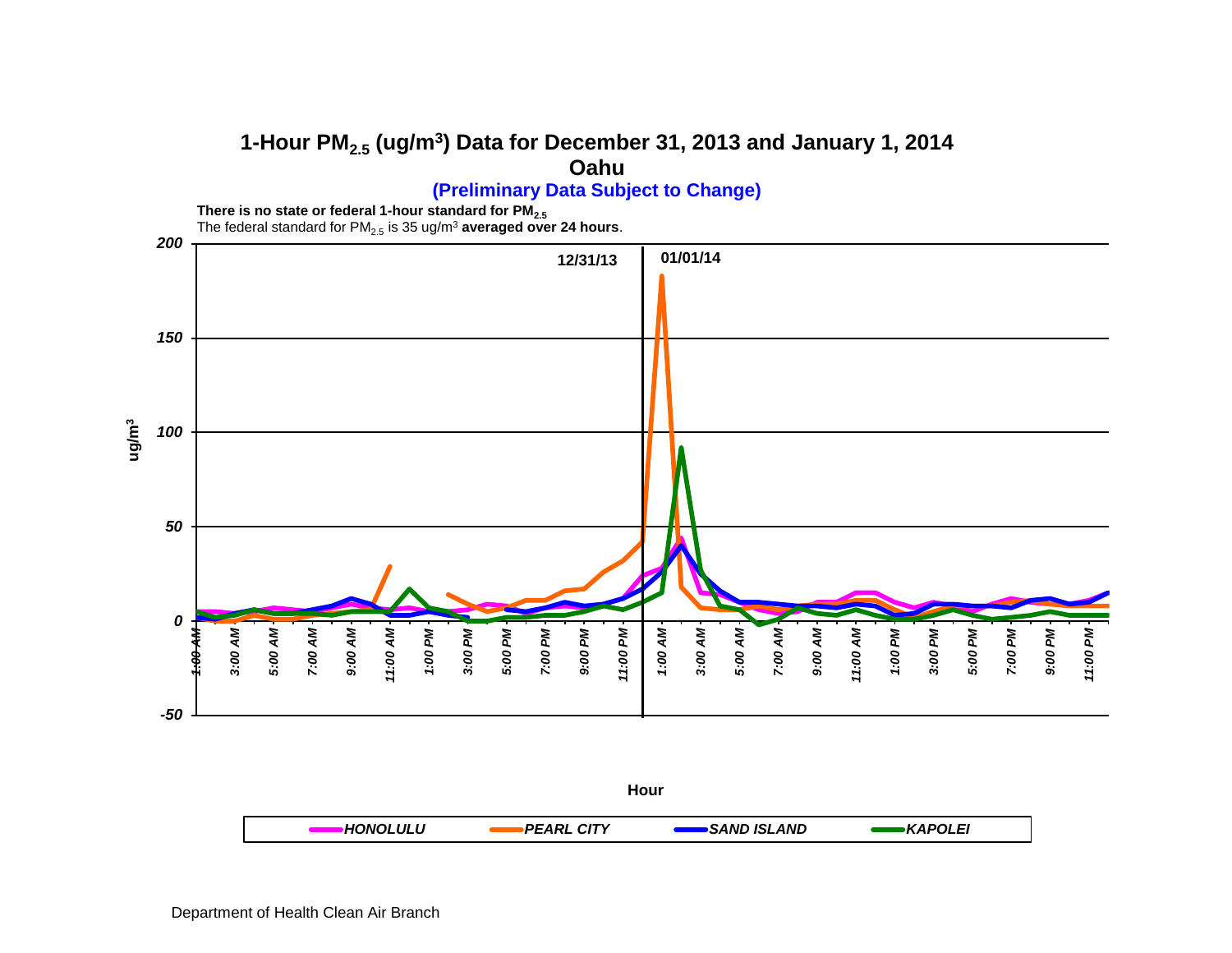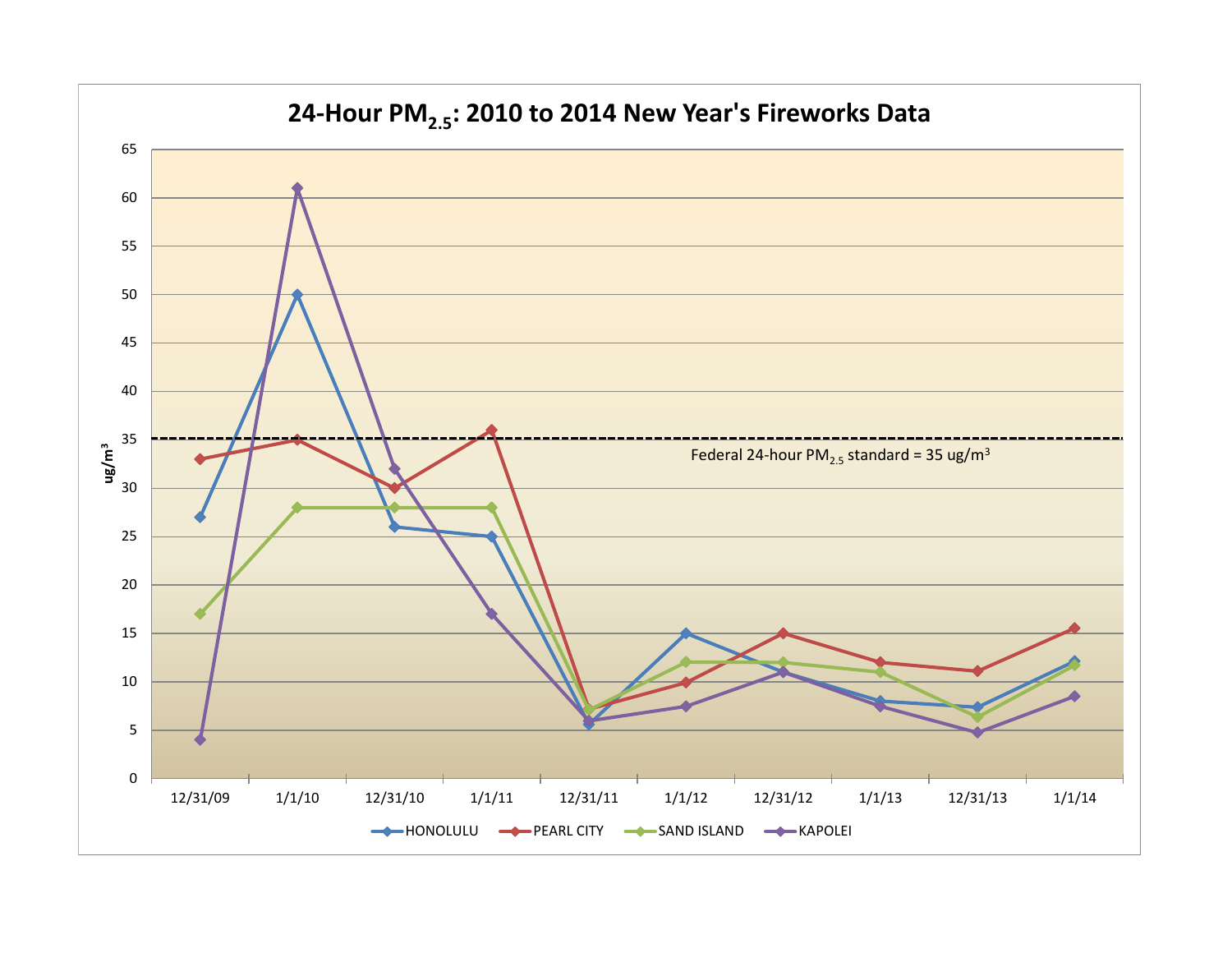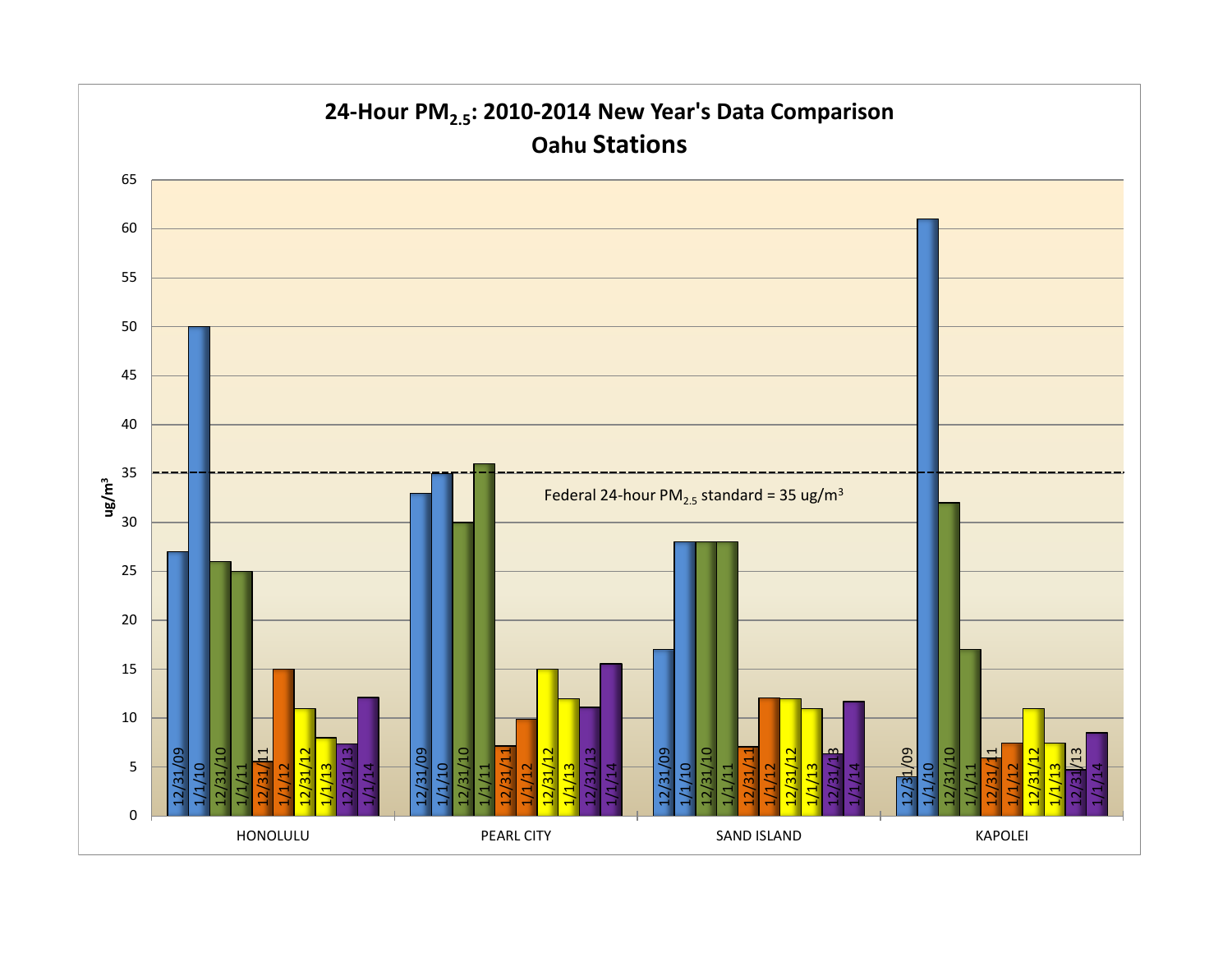## **PM10 (ug/m<sup>3</sup> ) Data for December 31, 2013**

 $PM_{10}$  Particulate matter that is 10 microns or less in aerodynamic diameter Preliminary Data Subject to Change

| <b>Air Monitoring Stations</b> |                                |                           |                                  |  |  |  |
|--------------------------------|--------------------------------|---------------------------|----------------------------------|--|--|--|
| <b>Time</b>                    | Honolulu<br>1250 Punchbowl St. | Pearl City<br>860 4th St. | Kapolei<br>Kapolei Business Park |  |  |  |
| $1:00$ a.m.                    | 8                              | 17                        | 8                                |  |  |  |
| 2:00 a.m.                      | 9                              | 16                        | 9                                |  |  |  |
| 3:00 a.m.                      | 11                             | 9                         | 6                                |  |  |  |
|                                |                                |                           |                                  |  |  |  |
| 4:00 a.m.                      | 15                             | 16                        | 6                                |  |  |  |
| 5:00 a.m.                      | 10                             | 18                        | 9                                |  |  |  |
| 6:00 a.m.                      | 9                              | 17                        | 12                               |  |  |  |
| 7:00 a.m.                      | 11                             | 16                        | 13                               |  |  |  |
| 8:00 a.m.                      | 17                             | 21                        | 18                               |  |  |  |
| 9:00 a.m.                      | 15                             | 29                        | 16                               |  |  |  |
| 10:00 a.m.                     | 11                             | 19                        | 13                               |  |  |  |
| 11:00 a.m.                     | 18                             | 129                       | 18                               |  |  |  |
| 12:00 noon                     | 14                             | No data                   | 25                               |  |  |  |
| 1:00 p.m.                      | 16                             | 91                        | 23                               |  |  |  |
| 2:00 p.m.                      | 9                              | 114                       | 17                               |  |  |  |
| 3:00 p.m.                      | $\overline{7}$                 | 22                        | 17                               |  |  |  |
| 4:00 p.m.                      | 18                             | 19                        | 17                               |  |  |  |
| 5:00 p.m.                      | 15                             | 20                        | 23                               |  |  |  |
| 6:00 p.m.                      | 18                             | 26                        | 18                               |  |  |  |
| 7:00 p.m.                      | 15                             | 20                        | 25                               |  |  |  |
| 8:00 p.m.                      | 18                             | 31                        | 11                               |  |  |  |
| 9:00 p.m.                      | 17                             | 26                        | 13                               |  |  |  |
| 10:00 p.m.                     | 21                             | 42                        | 14                               |  |  |  |
| 11:00 p.m.                     | 24                             | 43                        | 20                               |  |  |  |
| 12:00 midnight                 | 32                             | 73                        | 23                               |  |  |  |
| 24 hour average <sup>a</sup>   | 15                             | 36                        | 16                               |  |  |  |

<sup>a</sup> State and Federal Standard is 150 ug/m<sup>3</sup> averaged over 24 hours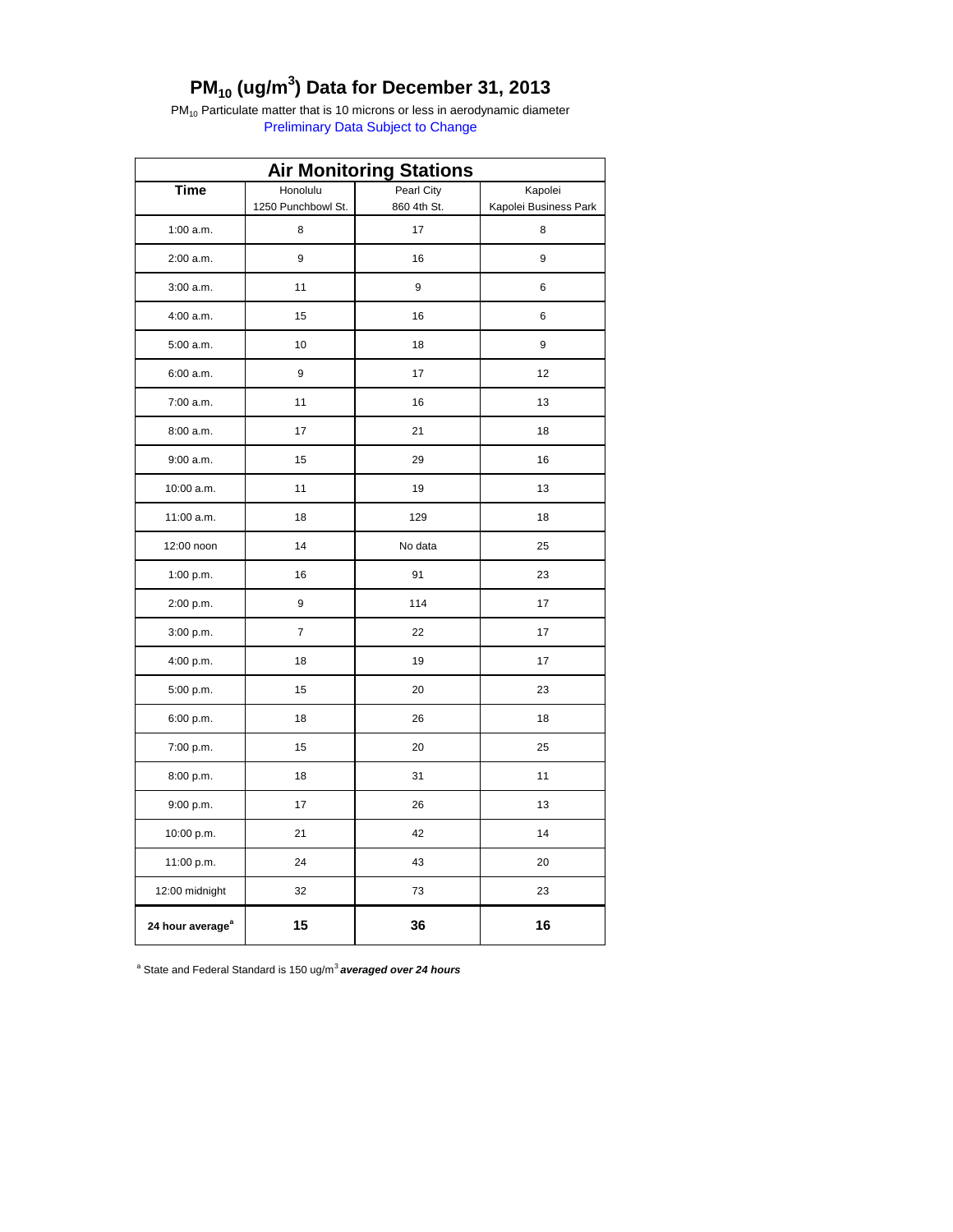## **PM10 (ug/m<sup>3</sup> ) Data for January 1, 2014**

 $PM_{10}$  Particulate matter that is 10 microns or less in aerodynamic diameter Preliminary Data Subject to Change

| <b>Air Monitoring Stations</b> |                          |                    |                             |  |  |  |
|--------------------------------|--------------------------|--------------------|-----------------------------|--|--|--|
| <b>Time</b>                    | Honolulu<br>Pearl City   |                    | Kapolei                     |  |  |  |
| $1:00$ a.m.                    | 1250 Punchbowl St.<br>45 | 860 4th St.<br>236 | Kapolei Business Park<br>27 |  |  |  |
|                                | 54                       | 30                 | 122                         |  |  |  |
| 2:00 a.m.                      |                          |                    |                             |  |  |  |
| 3:00 a.m.                      | 28                       | 20                 | 45                          |  |  |  |
| 4:00 a.m.                      | 13                       | 24                 | 26                          |  |  |  |
| 5:00 a.m.                      | 13                       | 22                 | 8                           |  |  |  |
| 6:00 a.m.                      | 13                       | 15                 | 10                          |  |  |  |
| 7:00 a.m.                      | 11                       | 14                 | 12                          |  |  |  |
| 8:00 a.m.                      | 9                        | 17                 | 11                          |  |  |  |
| 9:00 a.m.                      | 12                       | 16                 | 30                          |  |  |  |
| 10:00 a.m.                     | 12                       | 17                 | 9                           |  |  |  |
| 11:00 a.m.                     | 11                       | 20                 | 12                          |  |  |  |
| 12:00 noon                     | 12                       | 16                 | 27                          |  |  |  |
| 1:00 p.m.                      | 11                       | 18                 | 22                          |  |  |  |
| 2:00 p.m.                      | 11                       | 16                 | $\overline{7}$              |  |  |  |
| 3:00 p.m.                      | 9                        | 16                 | 5                           |  |  |  |
| 4:00 p.m.                      | 10                       | 23                 | 16                          |  |  |  |
| 5:00 p.m.                      | 19                       | 18                 | 20                          |  |  |  |
| 6:00 p.m.                      | 14                       | 19                 | 9                           |  |  |  |
| 7:00 p.m.                      | 18                       | 17                 | 9                           |  |  |  |
| 8:00 p.m.                      | 19                       | 20                 | 8                           |  |  |  |
| 9:00 p.m.                      | 16                       | 22                 | 8                           |  |  |  |
| 10:00 p.m.                     | 18                       | 24                 | 12                          |  |  |  |
| 11:00 p.m.                     | 22                       | 20                 | 14                          |  |  |  |
| 12:00 midnight                 | 14                       | 18                 | 11                          |  |  |  |
| 24 hour average <sup>a</sup>   | 17                       | 28                 | 20                          |  |  |  |

<sup>a</sup> State and Federal Standard is 150 ug/m<sup>3</sup> averaged over 24 hours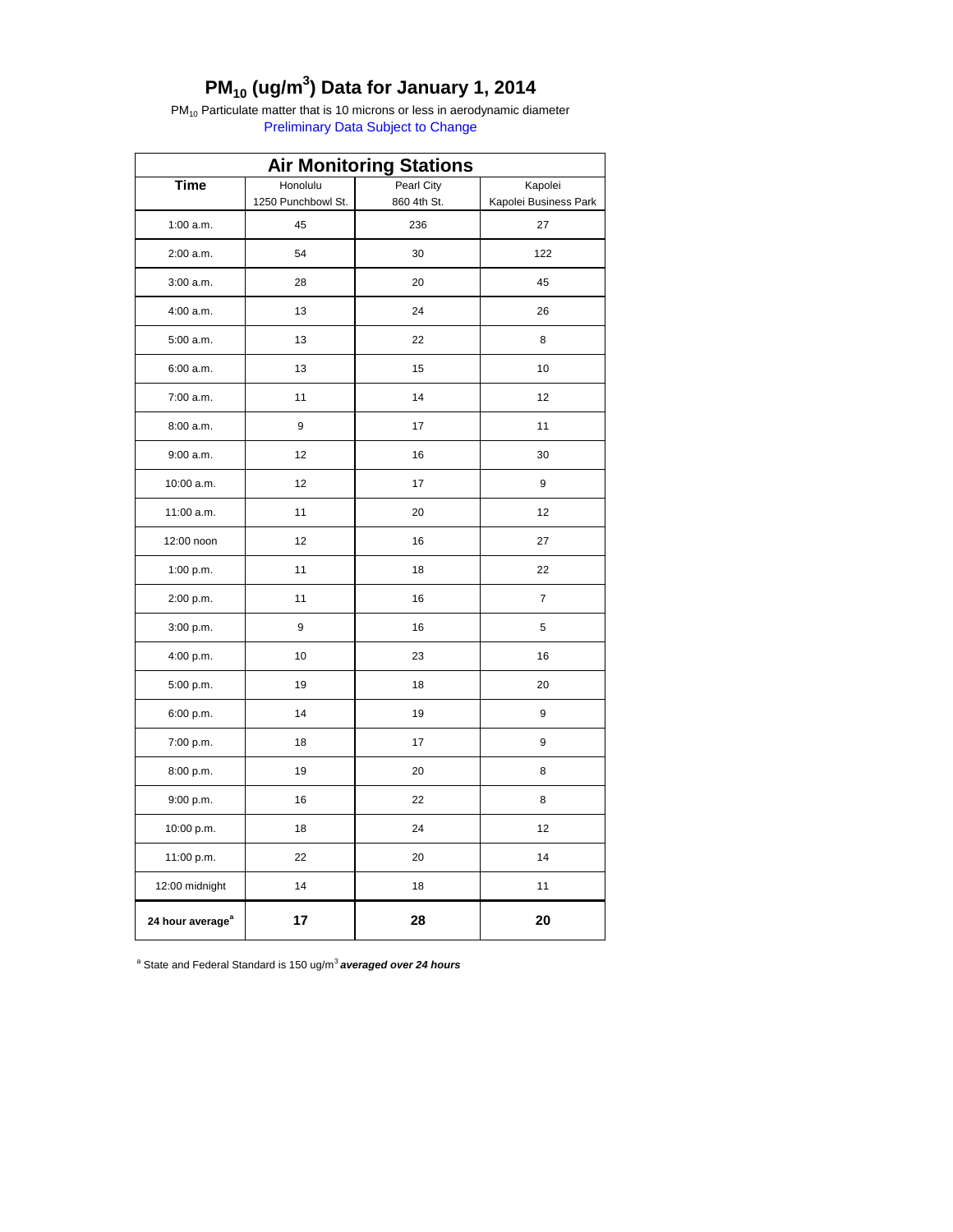#### **1-Hour PM<sup>10</sup> (ug/m<sup>3</sup> ) Data for December 31, 2013 and January 1, 2014 (Preliminary Data Subject to Change)**

**There is no state or federal 1-hour standard for PM<sup>10</sup>**

The state and federal standard for PM $_{10}$  is150 ug/m<sup>3</sup> averaged over 24 hours.

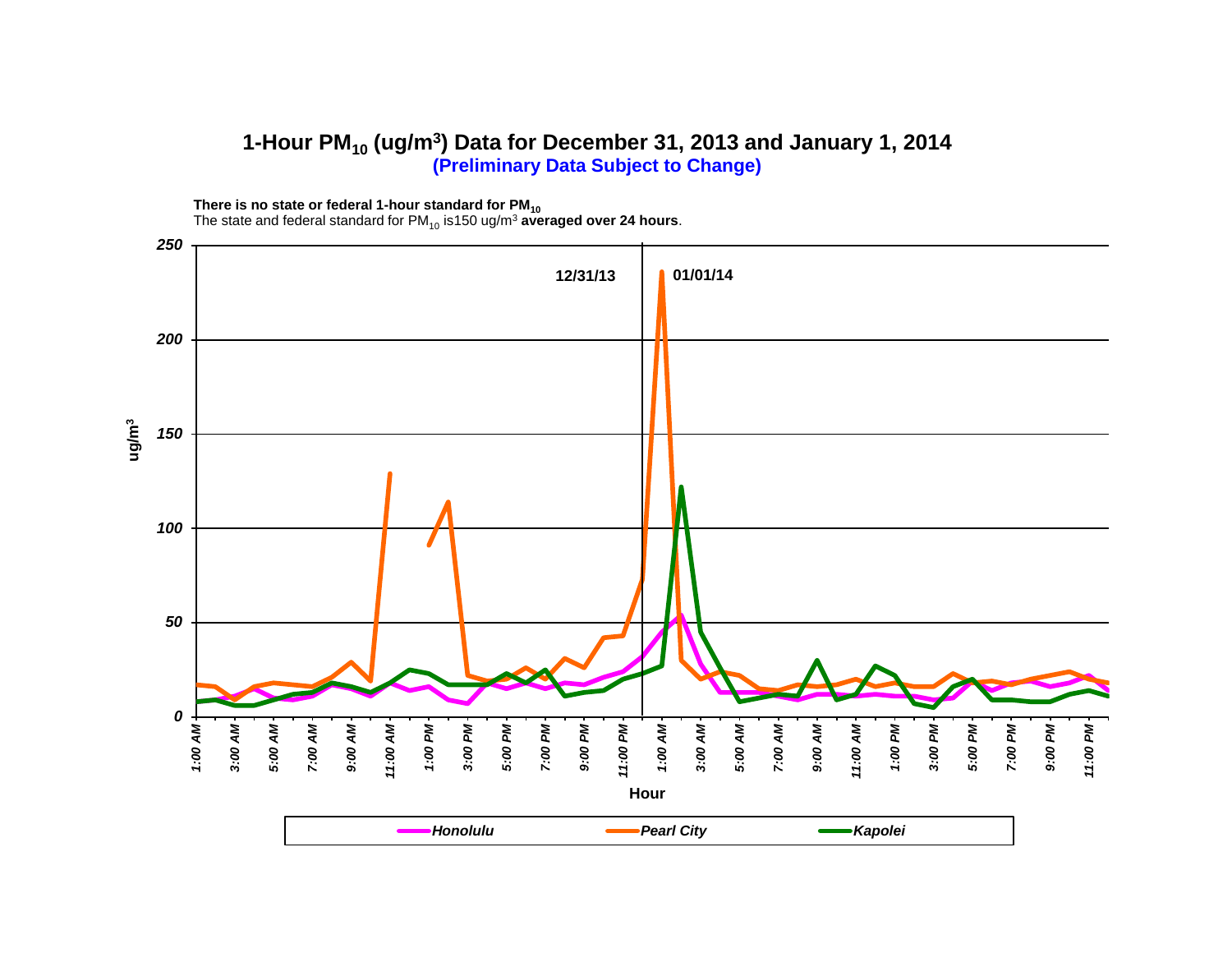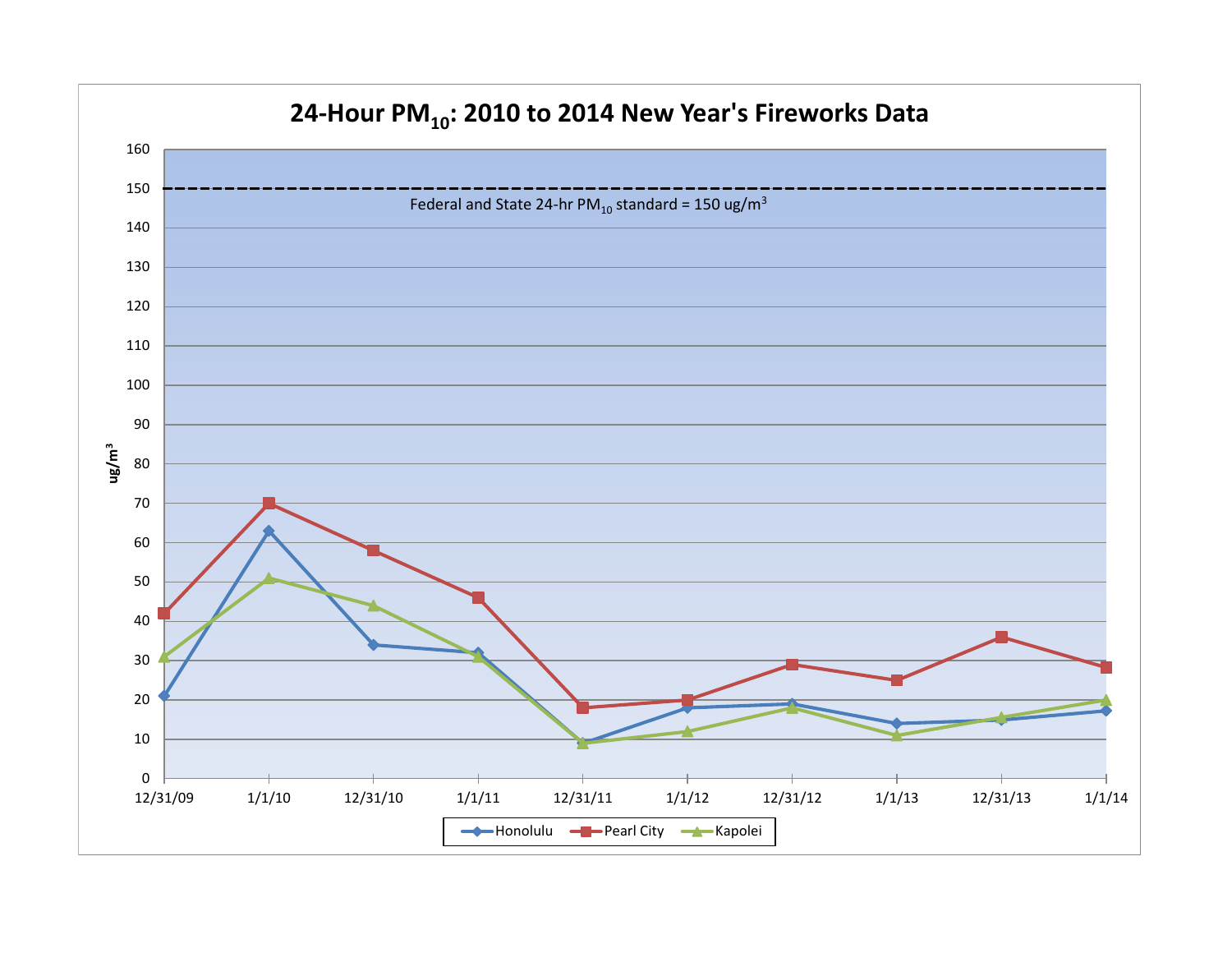#### **1-Hour PM2.5 (ug/m<sup>3</sup> ) Data for December 31, 2013 and January 1, 2014 Hawaii Island, Maui, and Kauai (Preliminary Data Subject to Change)**

**There is no state or federal 1-hour standard for PM2.5** The federal standard for PM<sub>2.5</sub> is 35 ug/m<sup>3</sup> averaged over 24 hours.